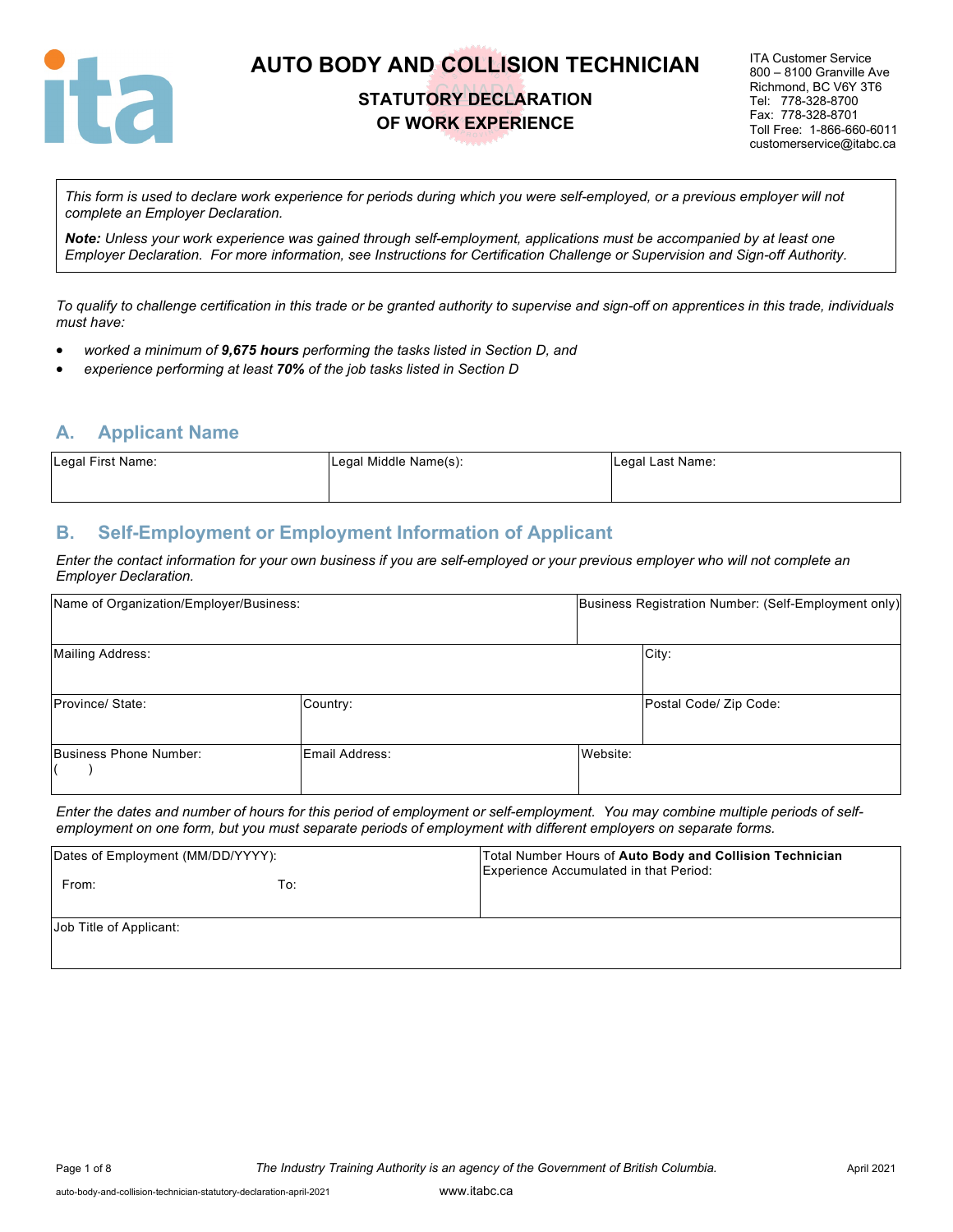

# **STATUTORY DECLARATION OF WORK EXPERIENCE**

ITA Customer Service 800 – 8100 Granville Ave Richmond, BC V6Y 3T6 Tel: 778-328-8700 Fax: 778-328-8701 Toll Free: 1-866-660-6011 customerservice@itabc.ca

### **C. Reason for Statutory Declaration**

Indicate why a Statutory Declaration is required for this period of employment:

| $\Box$ | Applicant was self-emp |  |
|--------|------------------------|--|
|        |                        |  |

ployed □ Employer will/can not complete Employer Declaration

Applicants **must** attempt to contact current or previous employers to request an Employer Declaration to be filled out and signed.

If you have been unable to obtain an Employer Declaration for any portion of your non-self-employed work experience, **indicate the steps you have taken to try to obtain it.** If sufficient evidence of steps taken is not provided, the application may not be approved.

### **D. Statutory Declaration of Job Task Performance**

*By checking "Yes" or "No" in the Declaration Response column, indicate whether you have performed the job tasks listed below during the period indicated in Section B.*

| Job Tasks (73)                                                       | <b>Declaration</b><br><b>Response</b> |        |
|----------------------------------------------------------------------|---------------------------------------|--------|
| PERFORMS SAFETY-RELATED FUNCTIONS<br>Maintains safe work environment | Yes:                                  | П      |
|                                                                      | No:                                   | Г      |
| Uses personal protective equipment (PPE) and safety equipment        | Yes:                                  | $\Box$ |
|                                                                      | No:                                   | П      |
| USES AND MAINTAINS TOOLS AND EQUIPMENT                               | Yes:                                  | П      |
| Maintains hand and power tools                                       | No:                                   | Е      |
| Maintains frame and unibody repair and measuring equipment           | Yes:                                  | П      |
|                                                                      | No:                                   | П      |
| Uses lifting equipment                                               | Yes:                                  | П      |
|                                                                      | No:                                   | Г      |
| Uses diagnostic equipment                                            | Yes:                                  | П      |
|                                                                      | No:                                   |        |

*Enter the applicant name (repeat on every page of this form)*

| Legal First Name: | Legal Middle Name(s): | Legal Last Name: |
|-------------------|-----------------------|------------------|
|                   |                       |                  |

Page 2 of 8 **The Industry Training Authority is an agency of the Government of British Columbia.** April 2021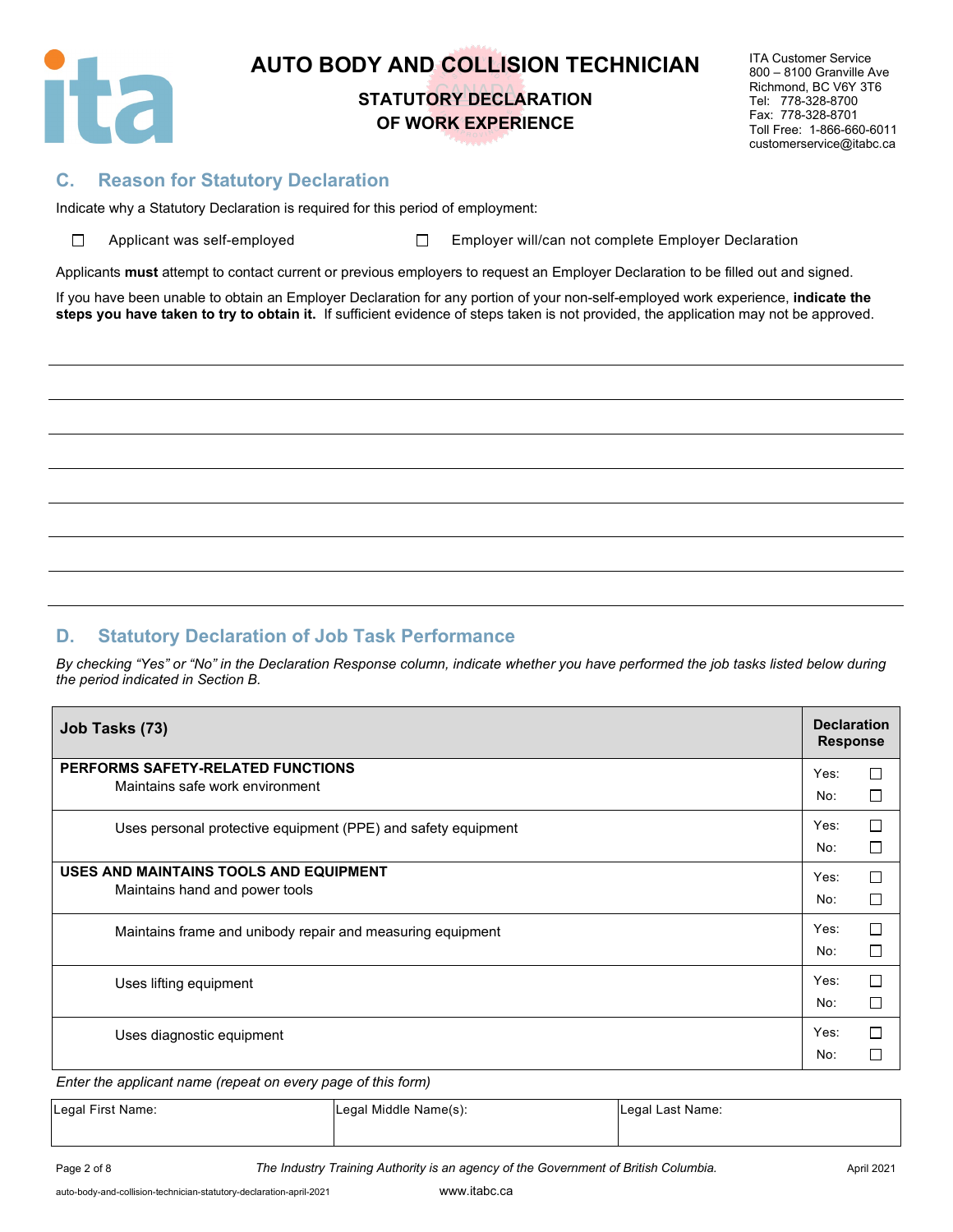

# **STATUTORY DECLARATION OF WORK EXPERIENCE**

ITA Customer Service 800 – 8100 Granville Ave Richmond, BC V6Y 3T6 Tel: 778-328-8700 Fax: 778-328-8701 Toll Free: 1-866-660-6011 customerservice@itabc.ca

| Job Tasks (73)                                                                                            | <b>Declaration</b><br><b>Response</b> |                  |
|-----------------------------------------------------------------------------------------------------------|---------------------------------------|------------------|
| Maintains refinishing tools and equipment                                                                 | Yes:<br>No:                           | $\Box$<br>$\Box$ |
| USES AND MAINTAINS WELDING EQUIPMENT<br>Uses welding equipment                                            | Yes:<br>No:                           | $\Box$<br>□      |
| Maintains welding equipment                                                                               | Yes:<br>No:                           | $\Box$<br>□      |
| ORGANIZES WORK AND USES DOCUMENTATION<br>Prepares estimates and supplements                               | Yes:<br>No:                           | $\Box$<br>□      |
| Prepares repair plan                                                                                      | Yes:<br>No:                           | □<br>$\Box$      |
| Organizes parts, materials and work area                                                                  | Yes:<br>No:                           | $\Box$<br>$\Box$ |
| Uses documentation                                                                                        | Yes:<br>No:                           | $\Box$<br>$\Box$ |
| USES COMMUNICATION AND MENTORING TECHNIQUES<br>Uses communication techniques                              | Yes:<br>No:                           | $\Box$<br>□      |
| Uses mentoring techniques                                                                                 | Yes:<br>No:                           | $\Box$<br>□      |
| REMOVES AND INSTALLS TRIM AND HARDWARE<br>Removes trim and hardware                                       | Yes:<br>No:                           | $\Box$<br>$\Box$ |
| Installs trim and hardware                                                                                | Yes:<br>No:                           | $\Box$<br>$\Box$ |
| PERFORMS FINAL INSPECTIONS<br>Performs final operational check                                            | Yes:<br>No:                           | $\Box$<br>$\Box$ |
| Performs final quality control inspection                                                                 | Yes:<br>No:                           | □<br>$\Box$      |
| APPLIES CORROSION PROTECTION AND SOUND DEADENING MATERIALS<br>Applies corrosion inhibitors and undercoats | Yes:<br>No:                           | □<br>□           |
| Applies seam sealers and sound deadeners                                                                  | Yes:<br>No:                           | $\Box$<br>$\Box$ |
| PREPARES FOR REPAIR AND REPLACEMENT OF STRUCTURAL COMPONENTS<br>Identifies extent of damage               | Yes:<br>No:                           | $\Box$<br>$\Box$ |

*Enter the applicant name (repeat on every page of this form)*

| Legal First Name: | Legal Middle Name(s): | Legal Last Name: |
|-------------------|-----------------------|------------------|
|                   |                       |                  |

Page 3 of 8 **The Industry Training Authority is an agency of the Government of British Columbia.** April 2021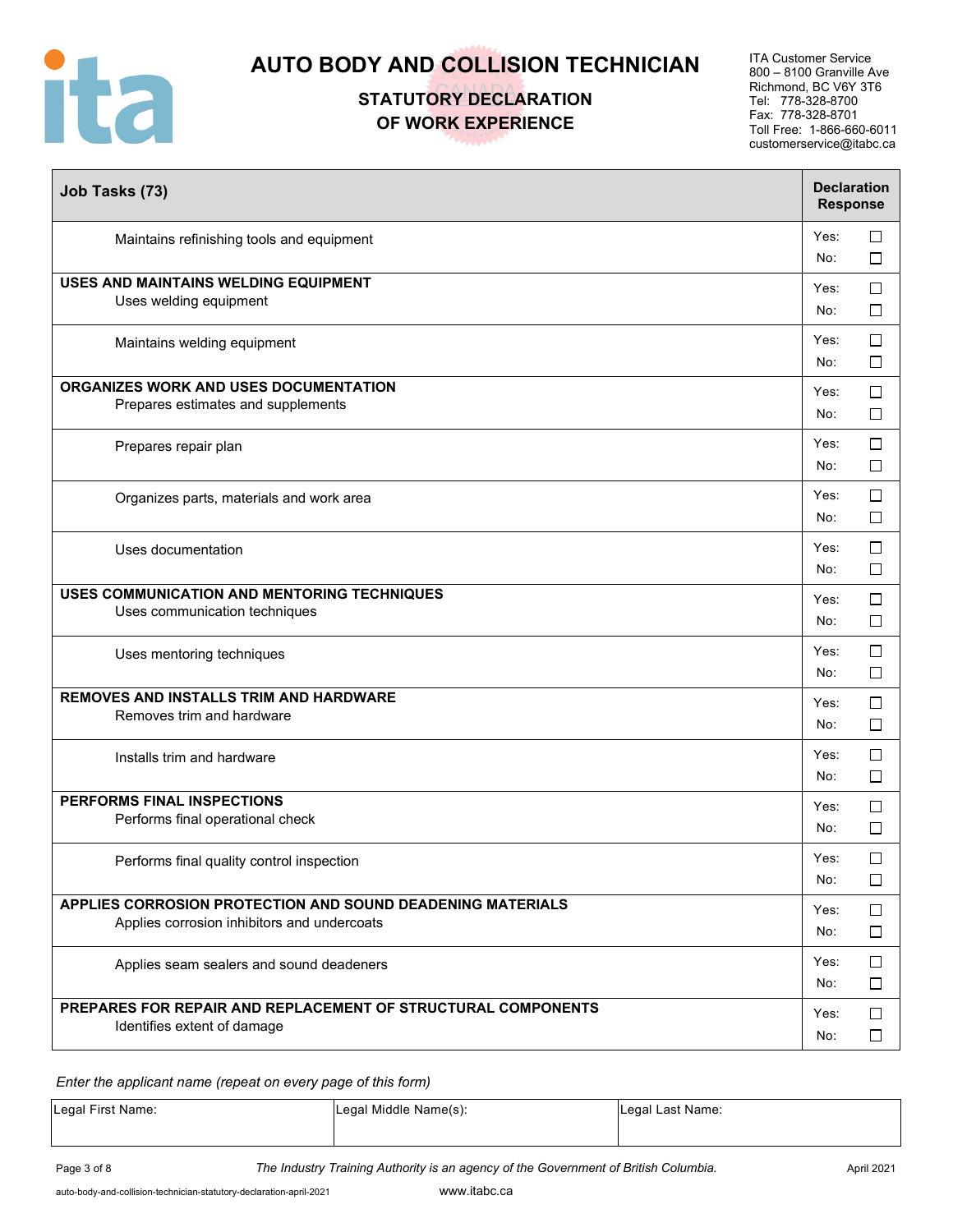

# **STATUTORY DECLARATION OF WORK EXPERIENCE**

ITA Customer Service 800 – 8100 Granville Ave Richmond, BC V6Y 3T6 Tel: 778-328-8700 Fax: 778-328-8701 Toll Free: 1-866-660-6011 customerservice@itabc.ca

| Job Tasks (73)                                                                                                                               | <b>Declaration</b><br><b>Response</b> |                  |
|----------------------------------------------------------------------------------------------------------------------------------------------|---------------------------------------|------------------|
| Removes components for access                                                                                                                | Yes:<br>No:                           | $\Box$<br>$\Box$ |
| Performs vehicle setup                                                                                                                       | Yes:<br>No:                           | $\Box$<br>$\Box$ |
| REPAIRS, REMOVES AND INSTALLS STRUCTURAL COMPONENTS<br>Repairs structural components                                                         | Yes:<br>No:                           | □<br>$\Box$      |
| Removes structural components                                                                                                                | Yes:<br>No:                           | □<br>$\Box$      |
| Installs structural components                                                                                                               | Yes:<br>No:                           | $\Box$<br>$\Box$ |
| REMOVES, INSTALLS AND REPAIRS STRUCTURAL AND LAMINATED GLASS<br>Removes structural glass                                                     | Yes:<br>No:                           | $\Box$<br>□      |
| Installs structural glass                                                                                                                    | Yes:<br>No:                           | $\Box$<br>$\Box$ |
| Repairs laminated glass                                                                                                                      | Yes:<br>No:                           | $\Box$<br>□      |
| REMOVES, REPAIRS AND INSTALLS METAL PANELS AND COMPONENTS<br>Prepares metal panels and components for repair                                 | Yes:<br>No:                           | $\Box$<br>□      |
| Removes metal panels and components                                                                                                          | Yes:<br>No:                           | $\Box$<br>□      |
| Repairs metal panels and components                                                                                                          | Yes:<br>No:                           | $\Box$<br>$\Box$ |
| Installs metal panels and components                                                                                                         | Yes:<br>No:                           | $\Box$<br>$\Box$ |
| REMOVES, REPAIRS AND INSTALLS PLASTIC AND COMPOSITE PANELS AND COMPONENTS<br>Prepares plastic and composite panels and components for repair | Yes:<br>No:                           | □<br>$\Box$      |
| Removes plastic and composite panels and components                                                                                          | Yes:<br>No:                           | $\Box$<br>$\Box$ |
| Repairs plastic and composite panels and components                                                                                          | Yes:<br>No:                           | $\Box$<br>$\Box$ |
| Installs plastic and composite panels and components                                                                                         | Yes:<br>No:                           | $\Box$<br>$\Box$ |

#### *Enter the applicant name (repeat on every page of this form)*

| Legal First Name: | Legal Middle Name(s): | Legal Last Name: |
|-------------------|-----------------------|------------------|
|                   |                       |                  |

Page 4 of 8 **The Industry Training Authority is an agency of the Government of British Columbia.** April 2021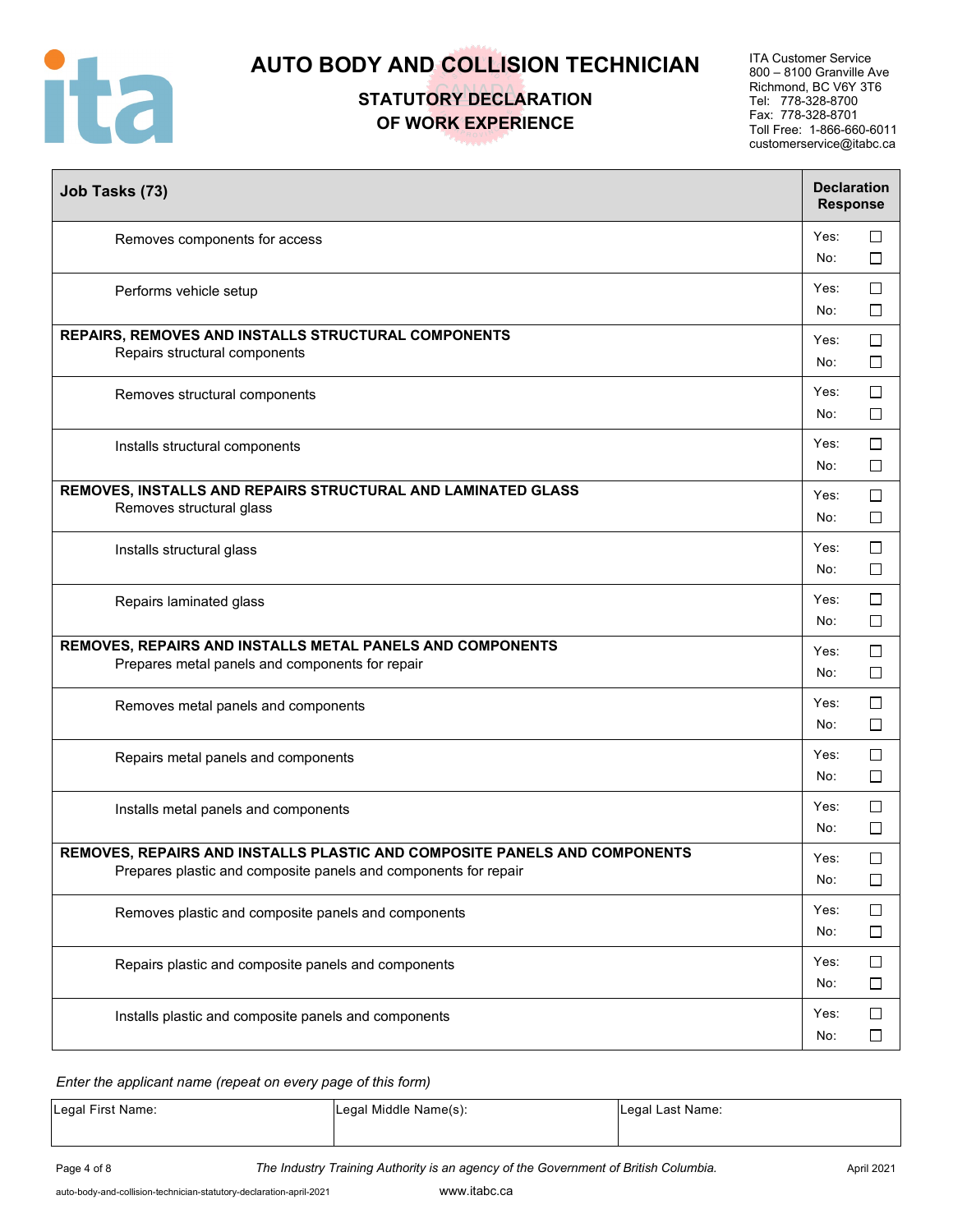

## **STATUTORY DECLARATION OF WORK EXPERIENCE**

ITA Customer Service 800 – 8100 Granville Ave Richmond, BC V6Y 3T6 Tel: 778-328-8700 Fax: 778-328-8701 Toll Free: 1-866-660-6011 customerservice@itabc.ca

| Job Tasks (73)                                                                                      | <b>Declaration</b><br><b>Response</b> |                  |
|-----------------------------------------------------------------------------------------------------|---------------------------------------|------------------|
| REMOVES AND INSTALLS NON-STRUCTURAL GLASS<br>Removes non-structural glass                           | Yes:<br>No:                           | $\Box$<br>$\Box$ |
| Installs non-structural glass                                                                       | Yes:<br>No:                           | $\Box$<br>$\Box$ |
| DEACTIVATES AND REACTIVATES ALTERNATIVE-FUEL SYSTEMS<br>Deactivates alternative-fuel systems        | Yes:<br>No:                           | $\Box$<br>$\Box$ |
| Reactivates alternative-fuel systems                                                                | Yes:<br>No:                           | $\Box$<br>□      |
| REMOVES AND INSTALLS MECHANICAL COMPONENTS<br>Removes mechanical components                         | Yes:<br>No:                           | $\Box$<br>□      |
| Installs mechanical components                                                                      | Yes:<br>No:                           | $\Box$<br>□      |
| REMOVES, REPAIRS AND INSTALLS ELECTRICAL AND ELECTRONIC COMPONENTS<br>Removes electrical components | Yes:<br>No:                           | $\Box$<br>□      |
| Repairs damaged wires and protective coverings                                                      | Yes:<br>No:                           | $\Box$<br>$\Box$ |
| Installs electrical components                                                                      | Yes:<br>No:                           | $\Box$<br>□      |
| Services advanced electronic components                                                             | Yes:<br>No:                           | $\Box$<br>□      |
| <b>REPAIRS AND REPLACES INTERIOR COMPONENTS</b><br>Repairs interior components                      | Yes:<br>No:                           | $\Box$<br>$\Box$ |
| Replaces interior components                                                                        | Yes:<br>No:                           | □<br>$\Box$      |
| SERVICES SUPPLEMENTAL RESTRAINT SYSTEMS (SRS)<br>Services seat belt restraint systems               | Yes:<br>No:                           | $\Box$<br>$\Box$ |
| Services air bags and related components                                                            | Yes:<br>No:                           | $\Box$<br>$\Box$ |
| <b>PREPARES SURFACE</b><br>Performs initial preparation                                             | Yes:<br>No:                           | $\Box$<br>$\Box$ |
| Masks surface                                                                                       | Yes:<br>No:                           | $\Box$<br>$\Box$ |

#### *Enter the applicant name (repeat on every page of this form)*

| Legal First Name: | Legal Middle Name(s): | Legal Last Name: |
|-------------------|-----------------------|------------------|
|                   |                       |                  |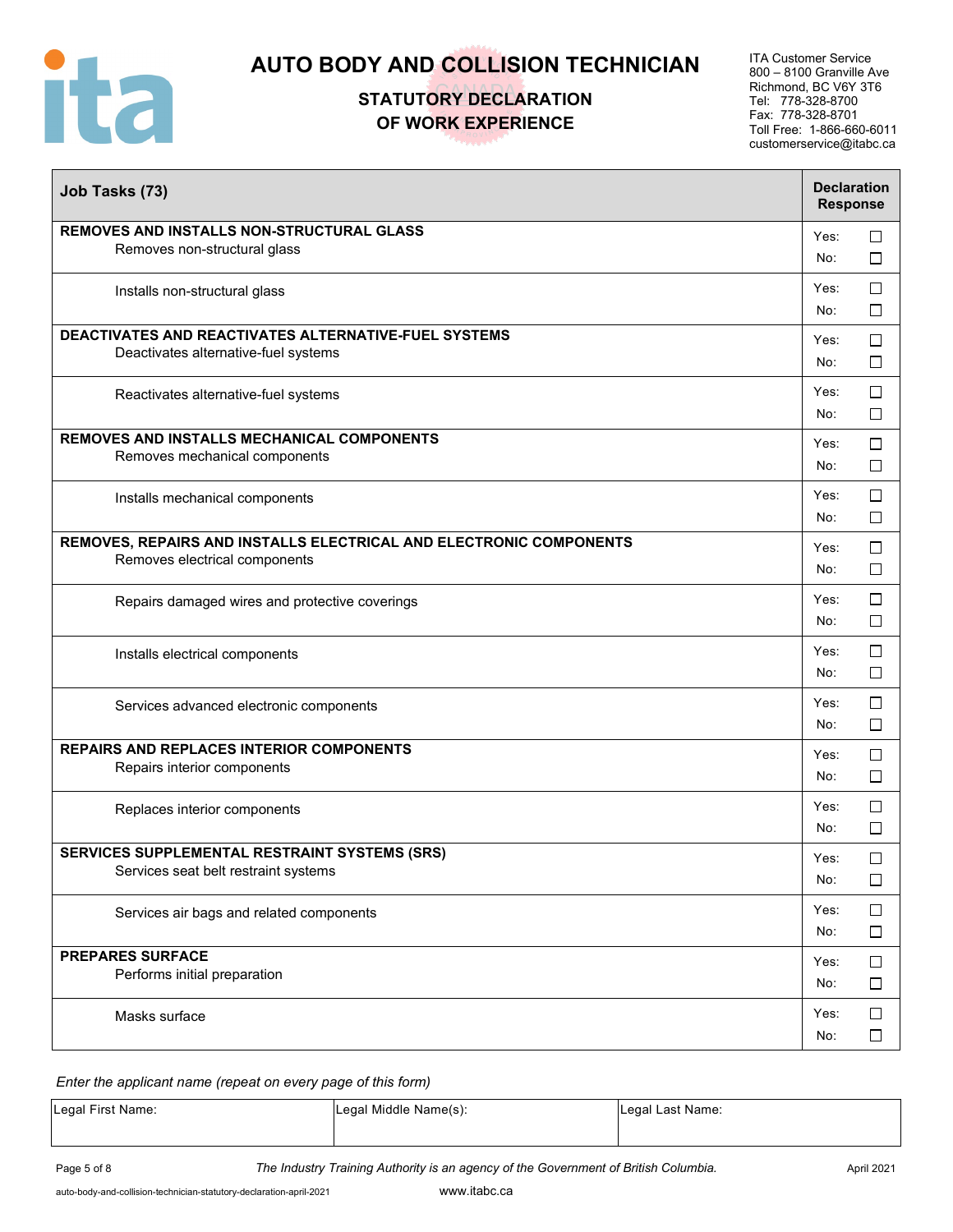

**STATUTORY DECLARATION OF WORK EXPERIENCE**

ITA Customer Service 800 – 8100 Granville Ave Richmond, BC V6Y 3T6 Tel: 778-328-8700 Fax: 778-328-8701 Toll Free: 1-866-660-6011 customerservice@itabc.ca

| Job Tasks (73)                                                       | <b>Declaration</b><br><b>Response</b> |                  |
|----------------------------------------------------------------------|---------------------------------------|------------------|
| Strips surface                                                       | Yes:<br>No:                           | $\Box$<br>$\Box$ |
| Sands surface                                                        | Yes:<br>No:                           | $\Box$<br>$\Box$ |
| <b>USES REPAIR MATERIALS</b><br>Mixes repair materials               | Yes:<br>No:                           | $\Box$<br>$\Box$ |
| Applies repair materials                                             | Yes:<br>No:                           | $\Box$<br>$\Box$ |
| PREPARES REFINISHING EQUIPMENT<br>Prepares spray booth               | Yes:<br>No:                           | $\Box$<br>$\Box$ |
| Performs spray gun setup                                             | Yes:<br>No:                           | $\Box$<br>$\Box$ |
| <b>PREPARES REFINISHING MATERIALS</b><br>Mixes refinishing materials | Yes:<br>No:                           | $\Box$<br>□      |
| Performs colour adjustments                                          | Yes:<br>No:                           | $\Box$<br>$\Box$ |
| <b>APPLIES REFINISHING MATERIALS</b><br>Applies sealers              | Yes:<br>No:                           | $\Box$<br>$\Box$ |
| Applies base coat                                                    | Yes:<br>No:                           | $\Box$<br>□      |
| Applies single-stage paint                                           | Yes:<br>No:                           | $\Box$<br>$\Box$ |
| Applies clear coat                                                   | Yes:<br>No:                           | $\Box$<br>$\Box$ |
| PERFORMS POST-REFINISHING FUNCTIONS<br>Removes masking materials     | Yes:<br>No:                           | $\Box$<br>$\Box$ |
| Corrects surface imperfections                                       | Yes:<br>No:                           | $\Box$<br>$\Box$ |
| <b>DETAILS EXTERIOR</b><br>Removes minor imperfections               | Yes:<br>No:                           | $\Box$<br>$\Box$ |
| Polishes vehicle                                                     | Yes:<br>No:                           | $\Box$<br>$\Box$ |

#### *Enter the applicant name (repeat on every page of this form)*

| Legal First Name: | Legal Middle Name(s): | Legal Last Name: |
|-------------------|-----------------------|------------------|
|                   |                       |                  |

Page 6 of 8 **The Industry Training Authority is an agency of the Government of British Columbia.** April 2021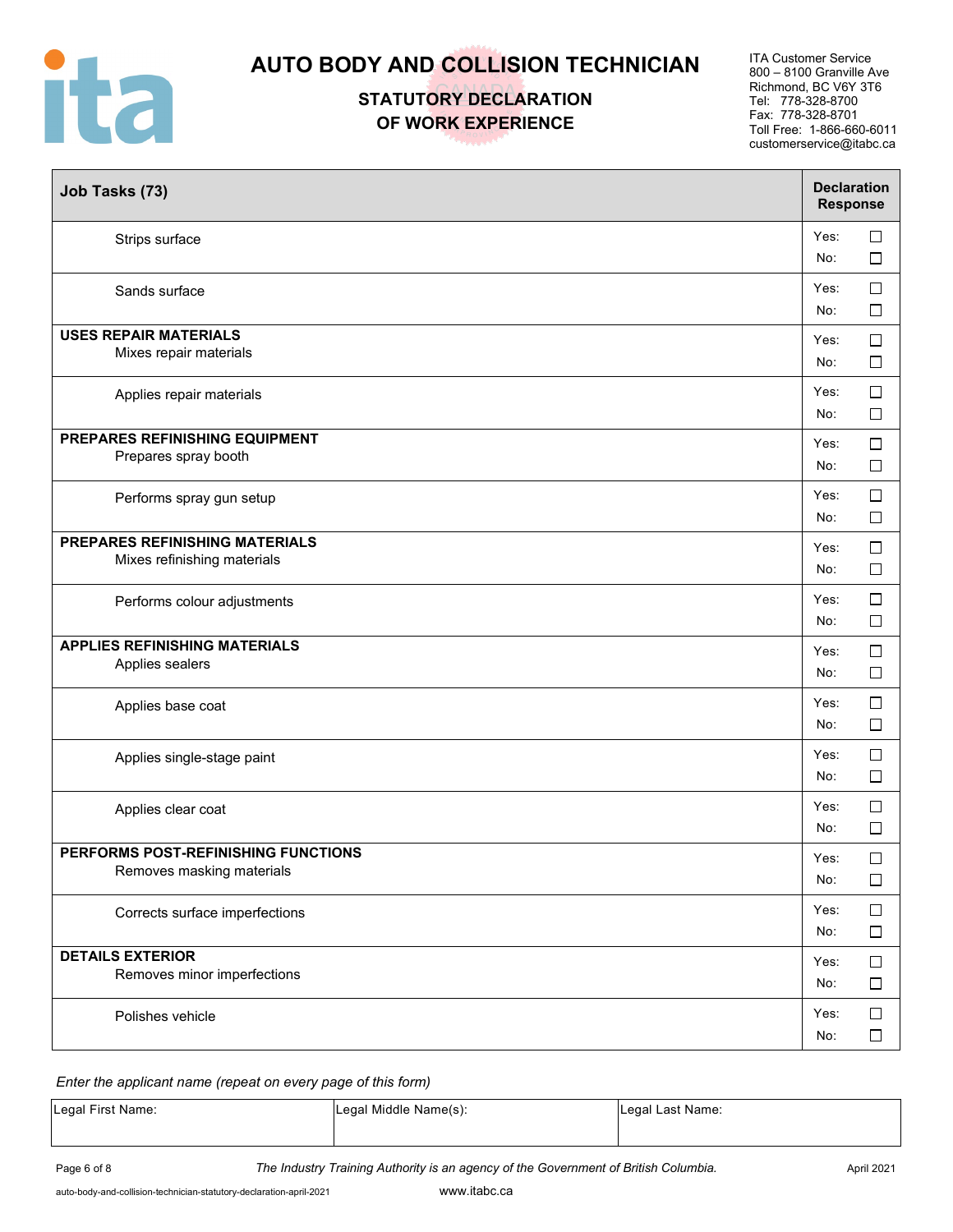

### **STATUTORY DECLARATION OF WORK EXPERIENCE**

ITA Customer Service 800 – 8100 Granville Ave Richmond, BC V6Y 3T6 Tel: 778-328-8700 Fax: 778-328-8701 Toll Free: 1-866-660-6011 customerservice@itabc.ca

| Job Tasks (73)                           | <b>Declaration</b><br><b>Response</b> |             |
|------------------------------------------|---------------------------------------|-------------|
| Touches up stone chips                   | Yes:<br>No:                           | С<br>Г      |
| <b>CLEANS VEHICLE</b><br>Cleans exterior | Yes:<br>No:                           | Е<br>$\Box$ |
| Cleans interior                          | Yes:<br>No:                           | L           |

### **E. Applicant Signature**

I certify that the information I have provided is accurate. (Note: Collection and protection of personal information on this form is in accordance with the provisions of the Freedom of Information and Protection of Privacy Act.)

| Applicant Name (please print): | Applicant Signature: | Date: (MM/DD/YYYY) |
|--------------------------------|----------------------|--------------------|
|                                |                      |                    |

#### *Enter the applicant name (repeat on every page of this form)*

| Legal First Name: | Legal Middle Name(s): | Legal Last Name: |
|-------------------|-----------------------|------------------|
|                   |                       |                  |
|                   |                       |                  |

Page 7 of 8 **The Industry Training Authority is an agency of the Government of British Columbia.** April 2021